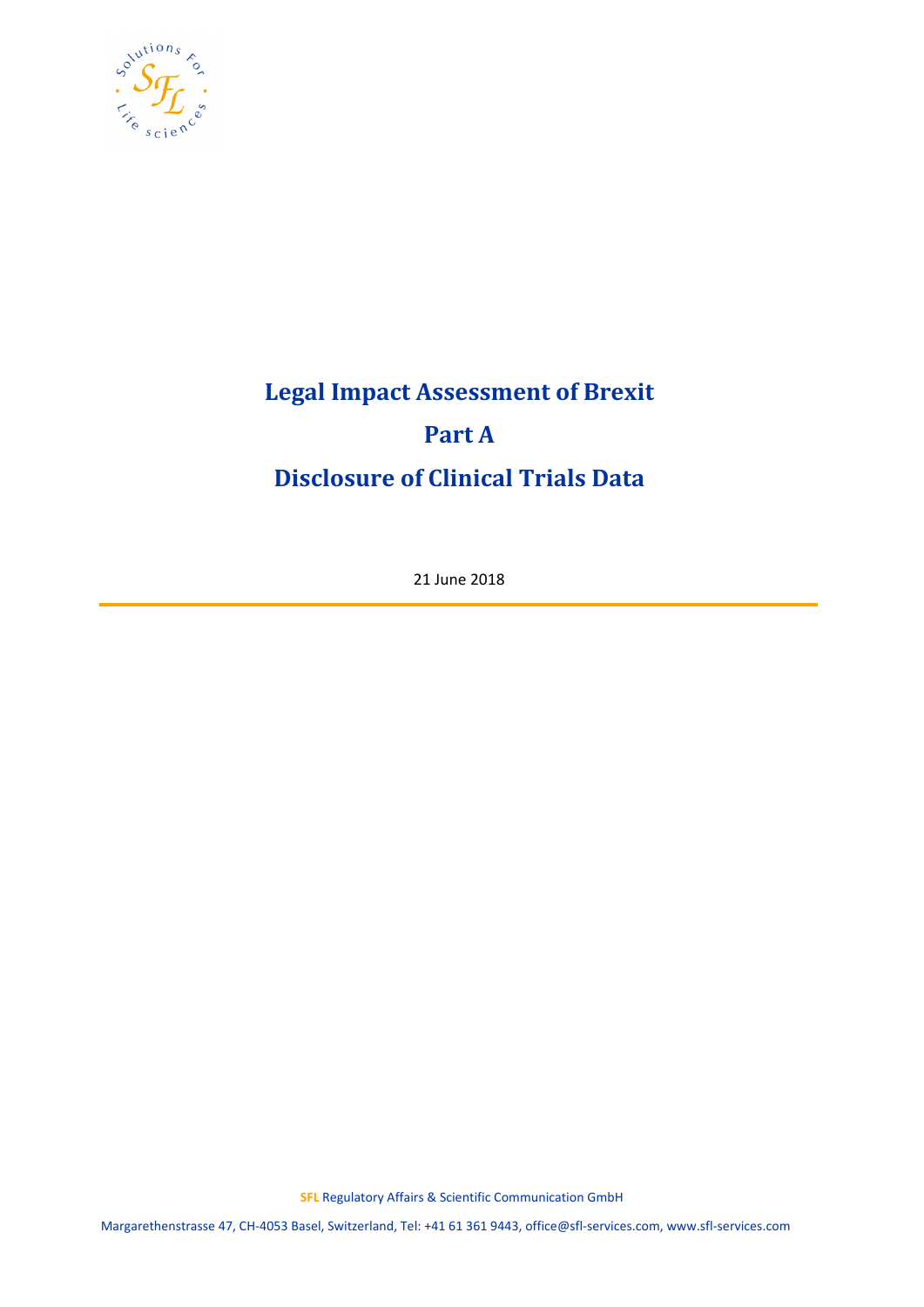

# **Table of Contents**

| Section 1. Status quo: The public interest in the EU, at the crossroads of confidentiality and |  |
|------------------------------------------------------------------------------------------------|--|
| Section 2. Brexit impact: UK interaction with the EU legal framework for clinical trials       |  |
|                                                                                                |  |

*This work is protected by copyright. Its duplication, processing, distribution, or any form of commercialization is allowed by properly referencing this document. We also allow "fair use" for purposes such as criticism, comment, news reporting, teaching, scholarship and research. We make every effort to keep the information on our website current but accept no liability whatsoever for the completeness or accuracy of the content provided, nor for any actions, inactions or damages resulting from reliance on or use of this information. Readers should take specific advice from a qualified professional when dealing with specific situations*.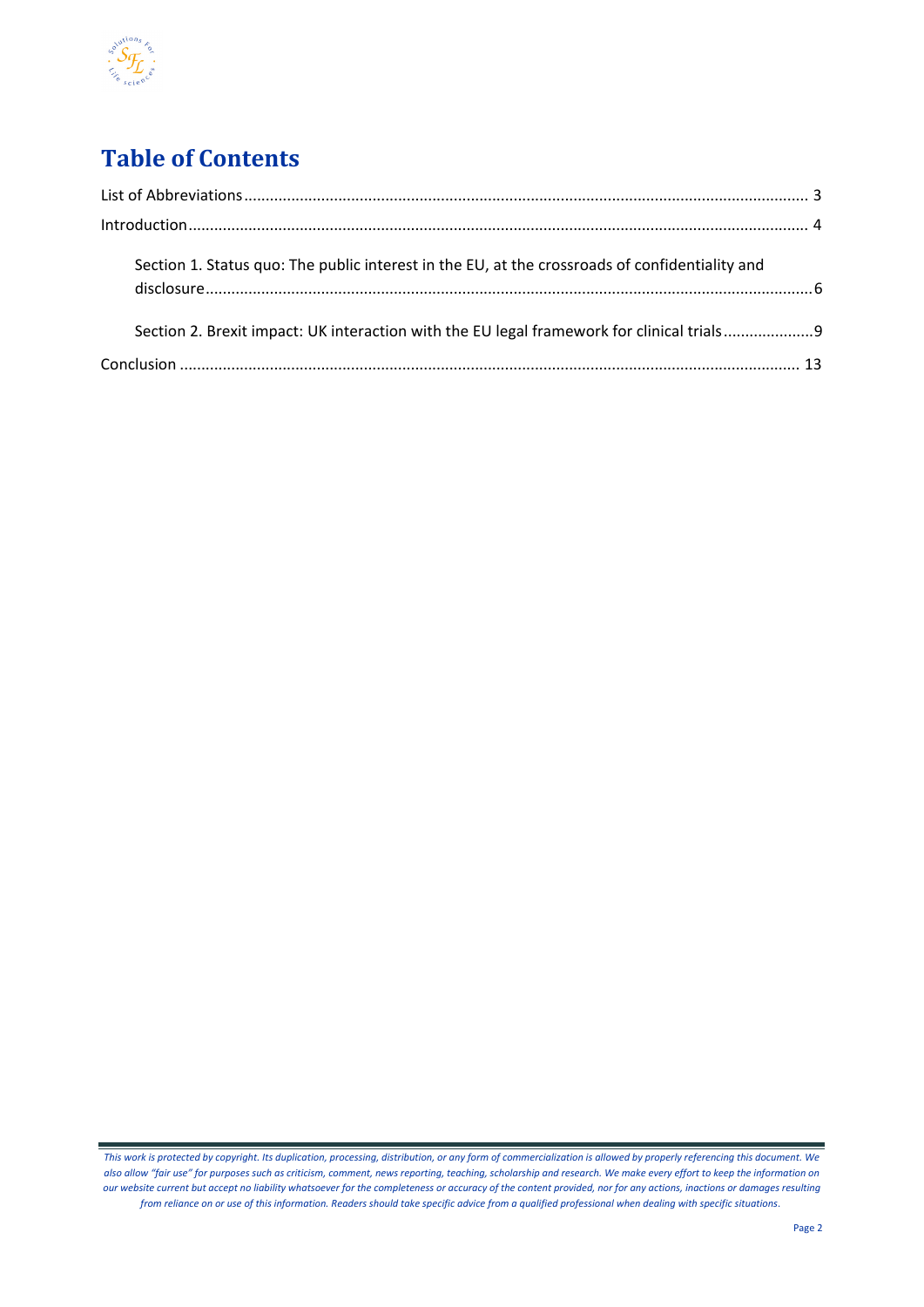

### <span id="page-2-0"></span>**List of Abbreviations**

| CCI                        | <b>Commercially Confidential Information</b>                                          |
|----------------------------|---------------------------------------------------------------------------------------|
| <b>CTR</b>                 | Regulation (EU) No 536/2014 of the European Parliament and of                         |
|                            | the Council of 16 April 2014 on clinical trials on medicinal                          |
|                            | products for human use, and repealing Directive 2001/20/EC                            |
|                            | [2014] OJ L 158/1                                                                     |
| Data concerning health     | Personal data related to the physical or mental health of a natural                   |
|                            | person, including the provision of health care services, which                        |
|                            | reveal information about his or her health status, as per the                         |
|                            | definition provided by Article 4(15) GDPR                                             |
| ECJ                        | Court of Justice of the European Union                                                |
| EEA                        | European Economic Area                                                                |
| <b>EMA</b>                 | <b>European Medicines Agency</b>                                                      |
| EU                         | <b>European Union</b>                                                                 |
| <b>FTA</b>                 | Free Trade Agreement                                                                  |
| <b>GDPR</b>                | Regulation (EU) 2016/679 of the European Parliament and of the                        |
|                            | Council of 27 April 2016 on the protection of natural persons with                    |
|                            | regard to the processing of personal data and on the free                             |
|                            | movement of such data [2016] OJ L119/1                                                |
| ICF                        | <b>Informed Consent Form</b>                                                          |
| <b>ICESCR</b>              | International Covenant on Economic, Social and Cultural Rights                        |
| MA                         | Marketing Authorization issued in accordance with Regulation                          |
|                            | (EC) No 726/2004 laying down Community procedures for the                             |
|                            | authorization and supervision of medicinal products for human                         |
|                            | and veterinary use and establishing a European Medicines Agency                       |
|                            | (Medicinal Products Regulation No 726/2004) [2004] OJ L136/1                          |
| MAA                        | Marketing Authorization Application                                                   |
| <b>MRLR</b>                | Medical Research Law & Policy report, Bloomberg Law, The                              |
|                            | Bureau of National Affairs, Inc. (800-372-1033)                                       |
| Special categories of data | Genetic data <sup>1</sup> , biometric data <sup>2</sup> and data concerning health as |
|                            | defined above                                                                         |
| <b>UN</b>                  | <b>United Nations</b>                                                                 |
| <b>WMA</b>                 | <b>World Medical Association</b>                                                      |
| <b>WTO</b>                 | World Trade Organization                                                              |

<sup>1</sup>"Genetic data" means personal data relating to the inherited or acquired genetic characteristics of a natural person which give unique information about the physiology or the health of that natural person and which result, in particular, from an analysis of a biological sample from the natural person in question, as per the definition in the GDPR, under Article 4(13), which for the first time provides for a legal definition of this notion. <sup>2</sup> "Biometric data" means personal data resulting from specific technical processing relating to the physical, physiological or behavioral characteristics of a natural person, which allow or confirm the unique identification of that natural person, such as facial images or dactyloscopic data, as per the definition in the GDPR, under Article 4(14).

*This work is protected by copyright. Its duplication, processing, distribution, or any form of commercialization is allowed by properly referencing this document. We also allow "fair use" for purposes such as criticism, comment, news reporting, teaching, scholarship and research. We make every effort to keep the information on our website current but accept no liability whatsoever for the completeness or accuracy of the content provided, nor for any actions, inactions or damages resulting from reliance on or use of this information. Readers should take specific advice from a qualified professional when dealing with specific situations*.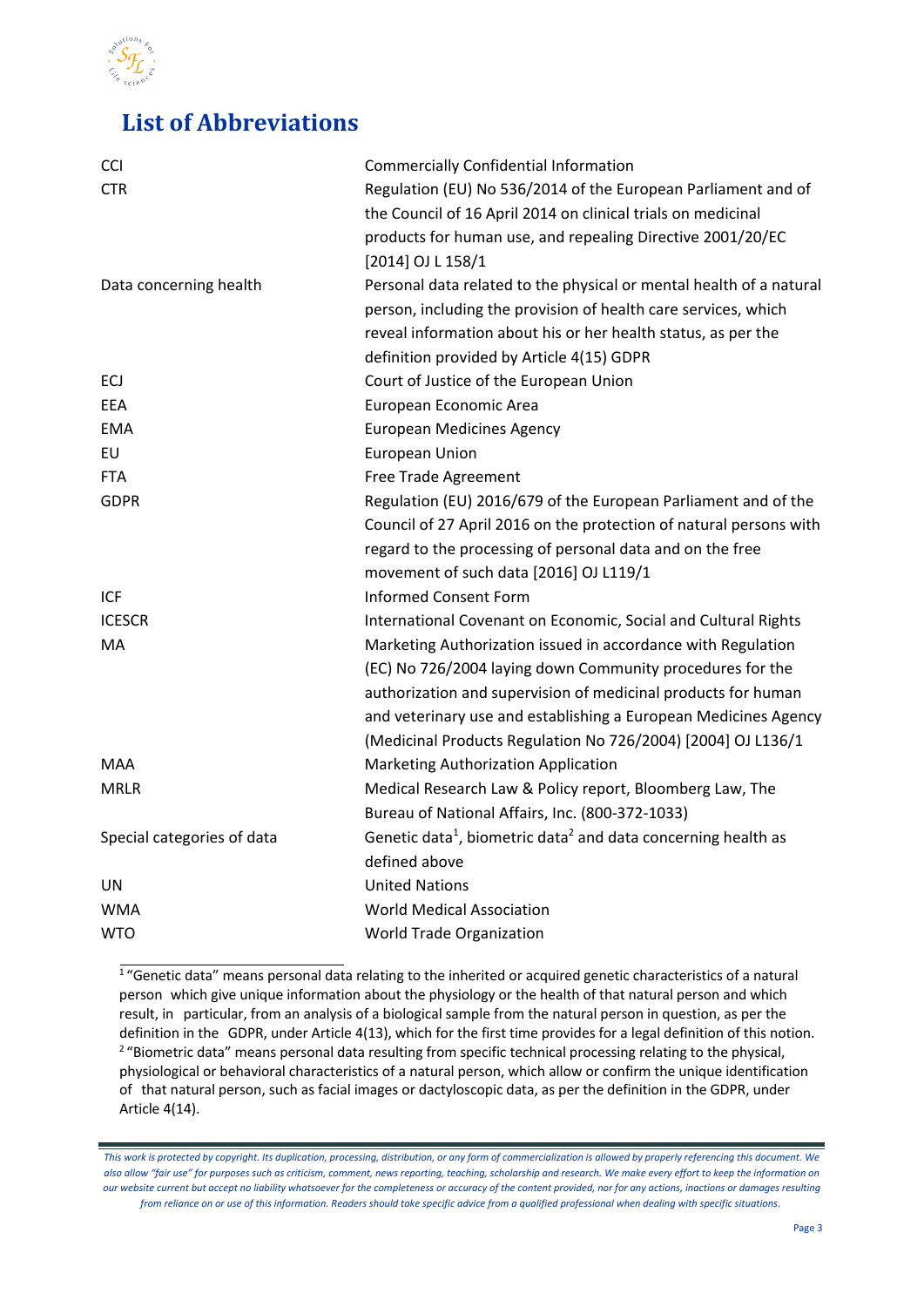

### <span id="page-3-0"></span>**Introduction**

Among the vast number of factors that will influence the impact and outcome of Brexit are the European Union legislations on clinical trials and data protection and the extent of alignment or divergence between a post-Brexit UK and the EU-27. These are two critical key legislations for the entire healthcare sector as well as for patients' access to medicines and to all kind of healthcare services that involve the exchange of data beyond the current UK borders with the other EU member states (on the continent and in Ireland).

The actual arrangements for Brexit will be set out in a Withdrawal Agreement<sup>3</sup> that has to be achieved within the two-year period that started upon the UK triggering the Article 50 process of the Treaty on European Union (TEU[\)](#page-3-2)<sup>4</sup> on 29 March 2017. The said document encompasses "[t]*he Article 50 negotiation process and principlesfor the United Kingdom's departure from the European Union*"[.](#page-3-3)<sup>5</sup> At the time of writing this article certain progress has been made towards such an agreement, but there were stillsubstantial uncertainties about the final Withdrawal Agreement and even more about the UK's plans for its future relationship with the EU. Legally, the Withdrawal Agreement will take the shape of a treaty between the UK and the EU, which will contain the framework of the EU-UK future relationship.

Whatever the framework for the EU-UK future relationship, "*the United Kingdom will become a third* country."<sup>[6](#page-3-4)</sup> Under the EU General Data Protection Regulation (GDPR)<sup>[7](#page-3-5)</sup>, this activates the application of the rules for transfer of personal data to third countries.<sup>8</sup>

The 'hard' Brexit scenario is best pictured by a Letter of 62 UK Conservative MPs sent to UK Prime-minister Theresa May on 16 February 2018.<sup>[9](#page-3-7)</sup> It means leaving the EU Customs Union and the Single Market, in order to be able to conclude free trade agreements (FTAs) with other countries. The 'hard' Brexit scenario favors applying WTO rules between the withdrawal date and the moment FTAs would be secured with different countries, However, applying WTO rules is not automatic and transitional procedures will be necessary, after first reaching consensus between WTO members. A more recent letter of 60 MPs focuses on advocating for rejection of any participation in the EU Customs Union

<span id="page-3-1"></span><sup>&</sup>lt;sup>3</sup> Commission (EU) Draft Withdrawal Agreement on the withdrawal of the United Kingdom of Great Britain and Northern Ireland from the European Union and the European Atomic Energy Community (Withdrawal Agreement) [2018] [https://ec.europa.eu/commission/publications/draft-withdrawal-agreement-withdrawal](https://ec.europa.eu/commission/publications/draft-withdrawal-agreement-withdrawal-united-kingdom-great-britain-and-northern-ireland-european-union-and-european-atomic-energy-community_en)[united-kingdom-great-](https://ec.europa.eu/commission/publications/draft-withdrawal-agreement-withdrawal-united-kingdom-great-britain-and-northern-ireland-european-union-and-european-atomic-energy-community_en)

[britain-and-northern-ireland-european-union-and-european-atomic-energy-community\\_en,](https://ec.europa.eu/commission/publications/draft-withdrawal-agreement-withdrawal-united-kingdom-great-britain-and-northern-ireland-european-union-and-european-atomic-energy-community_en) accessed 9 May 2018.

<span id="page-3-2"></span><sup>4</sup> Maastricht Treaty, 1992, published in consolidated version in the EU OJ C202/13 of 7 June 2016.

<span id="page-3-3"></span><sup>&</sup>lt;sup>5</sup> Commission (EU[\) https://ec.europa.eu/commission/brexit-negotiations\\_en,](https://ec.europa.eu/commission/brexit-negotiations_en) accessed 9 May 2018.

<span id="page-3-4"></span><sup>6</sup> Parliament (EU) 'Motion for a Resolution on the framework of the future EU-UK Relationship B8xxxx/2018' (Parliament (EU) Motion B8xxxx/2018), let. G, p. 3.

<span id="page-3-5"></span><sup>7</sup> Regulation (EU) 2016/679 of the European Parliament and of the Council of 27 April 2016 on the protection of natural persons with regard to the processing of personal data and on the free movement of such data (GDPR) [2016] OJ L119/1.

<span id="page-3-6"></span><sup>8</sup> GDPR Chapter V.

<span id="page-3-7"></span><sup>9</sup> A. Asthana, [https://www.theguardian.com/politics/2018/feb/20/tory-mps-sign-letter-to-theresa-may](https://www.theguardian.com/politics/2018/feb/20/tory-mps-sign-letter-to-theresa-may-outlining-hard-brexit-goals)[outlining-hard-](https://www.theguardian.com/politics/2018/feb/20/tory-mps-sign-letter-to-theresa-may-outlining-hard-brexit-goals)brexit-goals and [https://www.scribd.com/document/371977491/Letter-from-European-](https://www.scribd.com/document/371977491/Letter-from-European-Research-Group-to-PM-May#from_embed)[Research-Group-to-PM-May#from\\_embed,](https://www.scribd.com/document/371977491/Letter-from-European-Research-Group-to-PM-May#from_embed) accessed 9 May 2018.

*This work is protected by copyright. Its duplication, processing, distribution, or any form of commercialization is allowed by properly referencing this document. We also allow "fair use" for purposes such as criticism, comment, news reporting, teaching, scholarship and research. We make every effort to keep the information on our website current but accept no liability whatsoever for the completeness or accuracy of the content provided, nor for any actions, inactions or damages resulting from reliance on or use of this information. Readers should take specific advice from a qualified professional when dealing with specific situations*.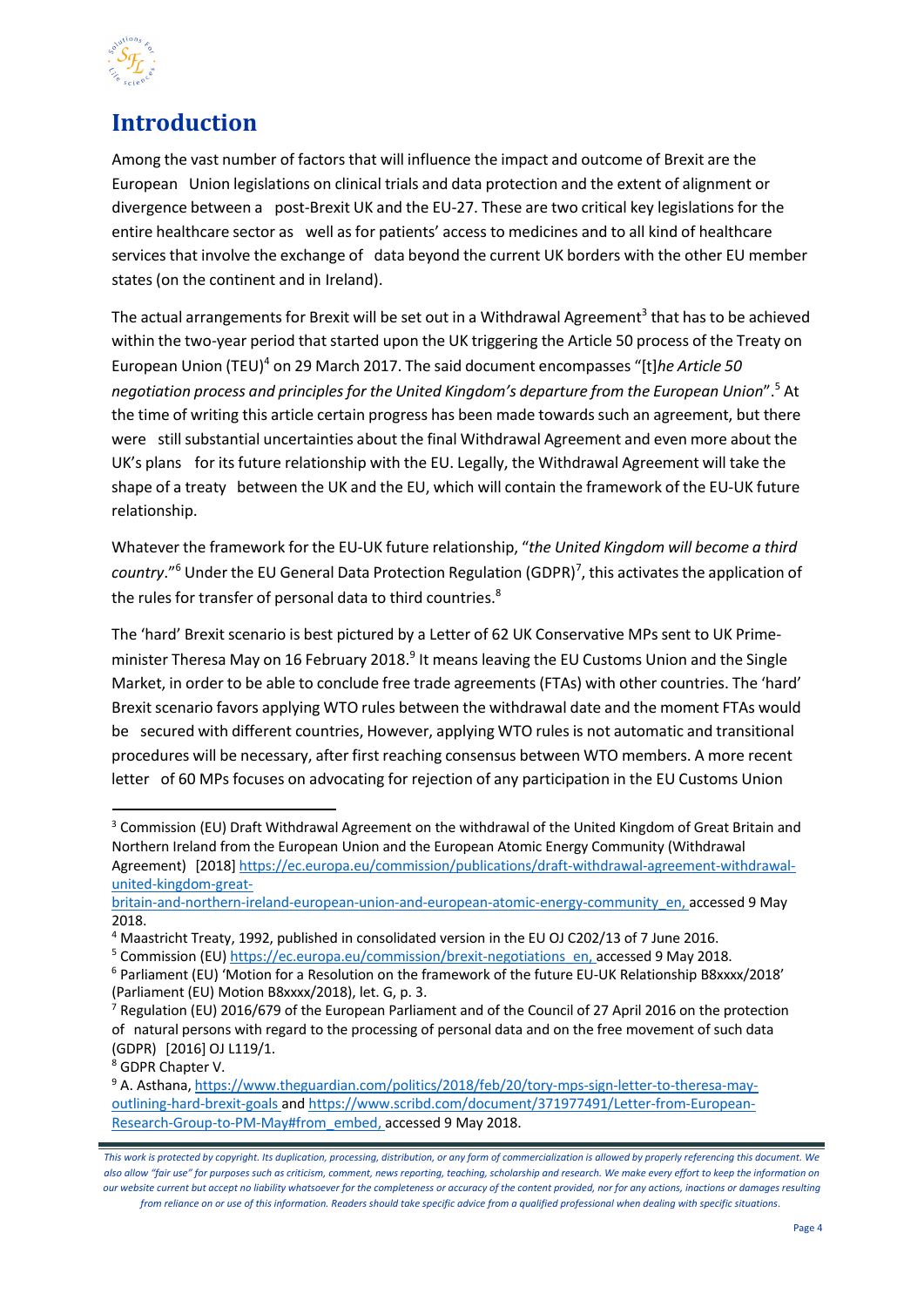<span id="page-4-1"></span>

and the Single Market.<sup>10</sup> The UK must first become a third country to the EU in order to conclude separate FTAs. However, any FTA is very unlikely to resemble membership-level rights to the EU for the UK or ensure its participation to the EU Single Market or even parts thereof. $^{11}$  $^{11}$  $^{11}$ 

However, despite the many shades of Brexit (from hard to soft or even BINO $^{12}$ , from immediate to open- end transition) and the posturing of the negotiators on both sides, it is considered very likely that the post- Brexit UK will have at least some sort of aligned legislation and policies with the EU in the fields of public health and data protection and privacy, considering the importance of the sector not only for the economy, but also for the healthcare of the entire population. In this context, one should consider the announcement of the European Parliament, that has to ratify any Withdrawal Agreement, briefly saying that it will only endorse a framework for the future EU-UK relationship if it ensures a level-playing field in public health and data protection (among other fields)<sup>13</sup>. More extensively, such a level-playing field amountsto "*the United Kingdom's continued adherence to the standards provided by international obligations and the Union'slegislation and policies*."[14](#page-4-3)

This article aimsto provide a brief summary of currently relevant legislation on dealing with personal data throughout the life cycle of clinical trials, followed by a discussion on how different levels of divergence between legislation in post-Brexit UK and EU-27 can impact this field. The discussion is anchored around several core activities in clinical trials, including: collection of clinical data from trial subjects (triggering the relevance of discussing matters such as Informed Consent Forms, rights of the trial subjects and lawfulness of processing), disclosure of information (at different stagesin the process of approval of medicines and subsequent potential EU-UK cooperation for purposes of clinical trials unified database<sup>15</sup>), and transfers of data outside the EU (from the EU or to the EU), be it at company level or in the context of obtaining EU approval of new medicines.

While this article does not aim at evaluating the level of regulatory alignment currently explored for the UK in relation to the EU, as this may significantly change, its goal is to explore the impact of different levels of divergence in the most relevant areas of health and privacy law.

The following Part A addresses questions of "*Disclosure of Clinical Trials Data*". Part B of our larger contribution addresses questions related to "*Privacy Law in Clinical Trials Data Exchange*". For ease of reading, Part B is shared with you i[n a separate file.](http://www.sfl-services.com/news/Potential-Brexit-impact-on-the-conduct-of-clinical-trials)

<span id="page-4-0"></span><sup>&</sup>lt;sup>10</sup> J. Elgot, [https://www.theguardian.com/politics/2018/may/02/pro-brexit-mps-urge-pm-to-drop](https://www.theguardian.com/politics/2018/may/02/pro-brexit-mps-urge-pm-to-drop-deeply-unsatisfactory-customs-model)[deeply-unsatisfactory-customs-model,](https://www.theguardian.com/politics/2018/may/02/pro-brexit-mps-urge-pm-to-drop-deeply-unsatisfactory-customs-model) accessed 9 May 2018.

<sup>&</sup>lt;sup>11</sup> Council (EU) (Art. 50) Guidelines for Brexit negotiations, EUCO XT 20004/17, Chapter IV, p. 8, para. 20 [2017] [http://www.consilium.europa.eu/en/press/press-releases/2017/04/29/euco-brexit-guidelines/,](http://www.consilium.europa.eu/en/press/press-releases/2017/04/29/euco-brexit-guidelines/) accessed 9 May 2018. <sup>12</sup> Brexit in Name Only.

<span id="page-4-2"></span><sup>&</sup>lt;sup>13</sup> Parliament (EU) Motion B8xxxx/2018, n° 4, p. 4.

<span id="page-4-3"></span> $14$  Ibid.

<span id="page-4-4"></span><sup>15</sup> The 'EU database', as defined by Regulation (EU) No 536/2014 of the European Parliament and of the Council of 16 April 2014 on clinical trials on medicinal products for human use, and repealing Directive 2001/20/EC (CTR) [2014] OJ L 158/1, Article 81.

*This work is protected by copyright. Its duplication, processing, distribution, or any form of commercialization is allowed by properly referencing this document. We also allow "fair use" for purposes such as criticism, comment, news reporting, teaching, scholarship and research. We make every effort to keep the information on our website current but accept no liability whatsoever for the completeness or accuracy of the content provided, nor for any actions, inactions or damages resulting from reliance on or use of this information. Readers should take specific advice from a qualified professional when dealing with specific situations*.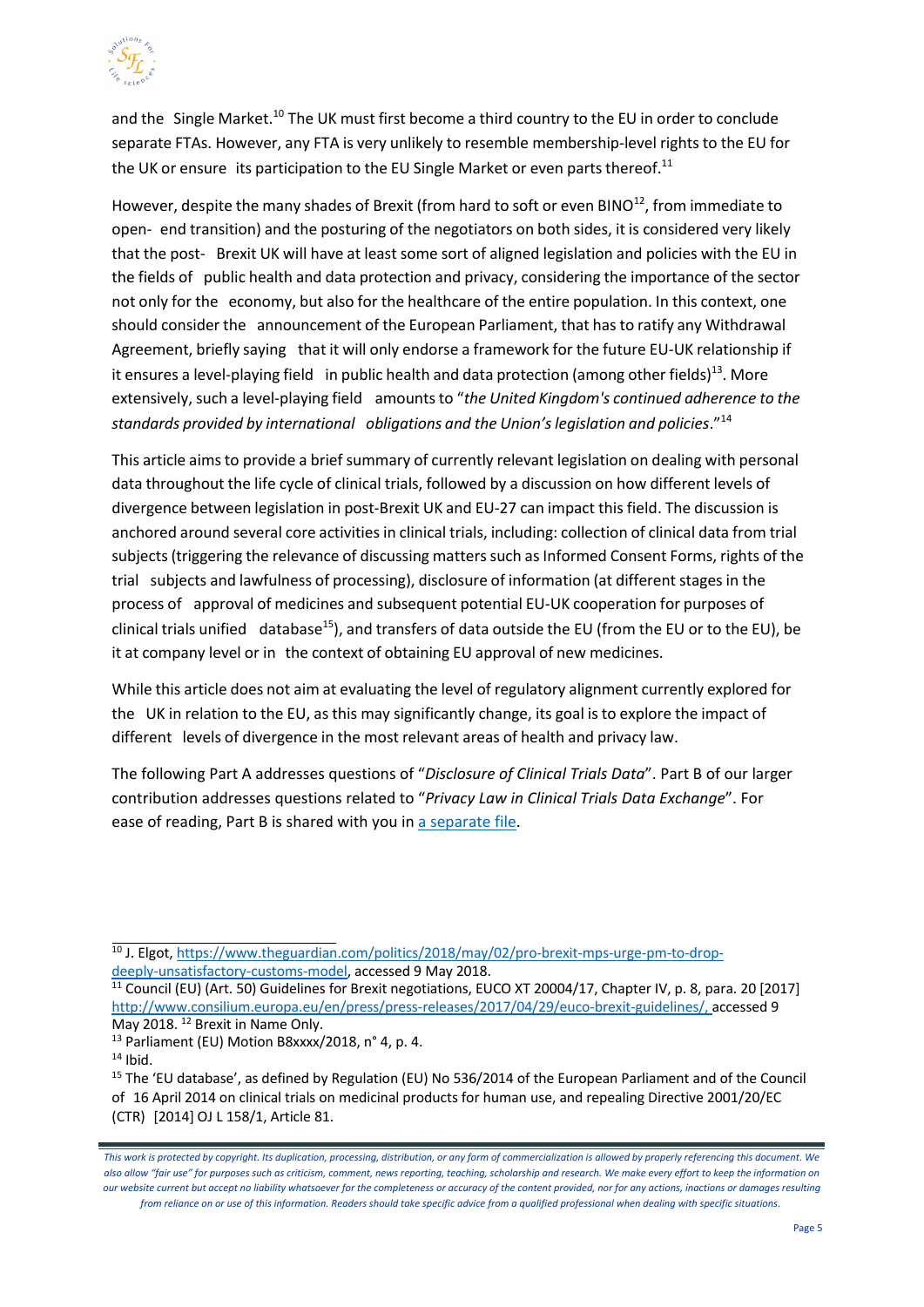

## **Part A. Disclosure of Clinical Trials Data**

#### <span id="page-5-0"></span>**Section 1. Status quo: The public interest in the EU, at the crossroads of confidentiality and disclosure**

This section focuses on health-related data whether from clinical trials or other processes requiring the exchange of data between centers or service providers. It will briefly address why there is public interest in accessing clinical trials data, and how public interest indirectly stems from EU citizens' right to health. One of the dimensions of the right to health is the right to information (access to data concerning health).

Disclosure of clinical trials data to regulatory agenciesis a requisite in the process of approving the marketing of pharmaceutical products, in order to prove safety and efficacy of medicines. In the context of the WTO's legal framework for the protection of intellectual property rights, test data is protected against further public disclosure, unless a superseding public interest sustains disclosure and such disclosure is accompanied by measures against unfair commercial use (e.g. exclusivity period).<sup>[16](#page-5-1)</sup> Thus, disclosure is closely linked to the concept of 'public interest'. 'Public interest' is a fluctuating concept depending on the society that defines it. Recent jurisprudence and literature considers it more and more to be in the public interest to disclose trials data on a large scale. Here, 'public interest' is read broadly, as being directly determined by people's need to have accessto clinical trials data, "*as a crucial component of credible, accountable, and public safety-oriented research.*"<sup>17</sup> In other words, access to health data is a determinant of the right to health.<sup>18</sup>

The right to health is stipulated in Article 12 of the UN International Covenant on Economic, Social and Cultural Rights(ICESCR), which readsthat *"states partiesto the present Covenant recognize the right of everyone to the enjoyment of the highest attainable standard of physical and mental health."*

Discerning the right to access clinical trials data from the right to health is marked by several milestones, including the:

- UN ICESCR
- UNESCO Universal Declaration on the Human Genome and Human Rights
- WMA Declaration of Helsinki
- WHO Forum further defining WHO's roles and responsibilities

The UN ICESCR in its Article 15 provides that *"states parties to the present Covenant recognize the right of everyone to […] enjoy the benefits of scientific progress and its applications."* A step mentioned in Article 15 for the *"full realization of this right"* includes *"the diffusion of science".*

<sup>17</sup> Trudo Lemmens, Candice Telfer, 'Access to Information and the Right to Health: The Human Rights Case for Clinical Trials Transparency', American Journal of Law & Medicine, 38 (2012): 63-112, p. 99.

<span id="page-5-1"></span><sup>&</sup>lt;sup>16</sup> World Trade Organization, Marrakesh Agreement Establishing the World Trade Organization, 15 April 1994, Annex 1C, Agreement on Trade-Related Aspects of Intellectual Property Rights (TRIPS Agreement), Article 39(3).

<span id="page-5-2"></span><sup>&</sup>lt;sup>18</sup> WHO (Bamako Global Ministerial Forum on Research for Health), 'WHO's Role and Responsibilities in Health Research [2009], in particular n° 4, p. 4.

*This work is protected by copyright. Its duplication, processing, distribution, or any form of commercialization is allowed by properly referencing this document. We also allow "fair use" for purposes such as criticism, comment, news reporting, teaching, scholarship and research. We make every effort to keep the information on our website current but accept no liability whatsoever for the completeness or accuracy of the content provided, nor for any actions, inactions or damages resulting from reliance on or use of this information. Readers should take specific advice from a qualified professional when dealing with specific situations*.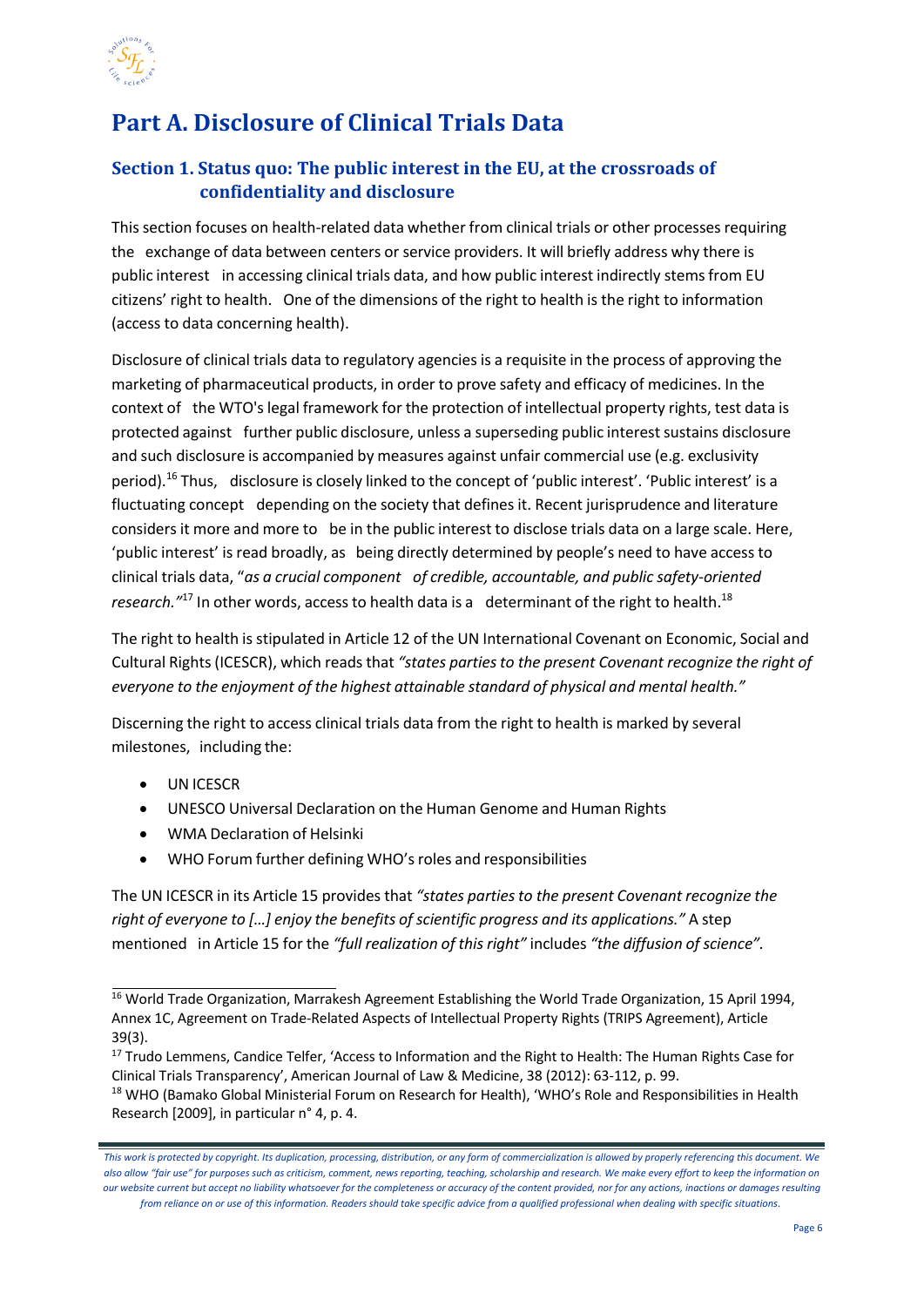

A further legal milestone in achieving disclosure of health data is the UNESCO Universal Declaration on the Human Genome and Human Rights providing that *"benefitsfrom advancesin biology, genetics and medicine, concerning the human genome, shall be made available to all"* (Article 12).

The right to information is a dimension of the right to health ever since the World Medical Association proclaimed the Declaration of Helsinki in 2008. It stated for the first time that *"every research study involving human subjects must be registered in a publicly accessible database"* (Article 35); also, that "*researchers have a duty to make publicly available the results of their research on human subjects and are accountable for the completeness and accuracy of their reports*" (Article 36).

The same year, the Global Ministerial Forum on Research for Health, organized by the WHO in partnership with other UN bodies, encouraged governmentsto *"develop, set and enforce standards, regulations, and best practicesfor fair, accountable, and transparent research processes, including those related to… the registration and resultsreporting of clinical trials, and open and equitable access to research data."[19](#page-6-0)*

At EU level, the transition from confidentiality with respect to company-issued health data to disclosure of such data on the basis of the public interest in this access has involved several stages. Some key developmentsinclude:

- Regulation (EC) 1049/[20](#page-6-1)01 on public access to documents<sup>20</sup>
- Decision of the European Ombudsman closing his inquiry into complaint 2560/2007/BEH against the European Medicines Agency
- EMA Policy 0043 $^{21}$  $^{21}$  $^{21}$
- Annulment by the ECJ of interim injunctions sought by two companies to prevent EMA from disclosing trials reports
- Clinical Trials Regulation (CTR)
- $\bullet$  EMA Policy 0070<sup>[22](#page-6-3)</sup>
- ECJ landmark rulings on commercially confidential information

Firstly, the tone was set with the adoption of the EU law on public accessto documents, i.e. Regulation 1049/2001. But only in 2010, was a first step effectively taken in this direction. In its Decision closing his inquiry into complaint 2560/2007/BEH against the European Medicines Agency  $(EMA)^{23}$ , the European Ombudsman advised in the sense that a competitor had the right to access clinical study reports submitted to EMA in the approval procedure for a medicine. The immediate

<span id="page-6-0"></span> $19$ Ibid.

<span id="page-6-1"></span><sup>&</sup>lt;sup>20</sup> Regulation (EC) of the European Parliament and of the Council of 30 May 2001 regarding public access to European Parliament, Council and Commission documents [2001] OJ L145/43.

<span id="page-6-2"></span><sup>&</sup>lt;sup>21</sup> European Medicines Agency, 'Policy on access to documents (related to medicinal products for human and veterinary use)' (Policy 0043), effective 1 December 2010, EMA/110196/2006.

<span id="page-6-3"></span><sup>&</sup>lt;sup>22</sup> European Medicines Agency, 'Policy on publication of clinical data for medicinal products for human use' (Policy 0070) effective 1 January 2015, EMA/240810/2013.

<span id="page-6-4"></span><sup>23</sup> [https://www.ombudsman.europa.eu/cases/decision.faces/en/5459/html.bookmark#top, a](https://www.ombudsman.europa.eu/cases/decision.faces/en/5459/html.bookmark#top)ccessed 9 May 2018.

*This work is protected by copyright. Its duplication, processing, distribution, or any form of commercialization is allowed by properly referencing this document. We also allow "fair use" for purposes such as criticism, comment, news reporting, teaching, scholarship and research. We make every effort to keep the information on our website current but accept no liability whatsoever for the completeness or accuracy of the content provided, nor for any actions, inactions or damages resulting from reliance on or use of this information. Readers should take specific advice from a qualified professional when dealing with specific situations*.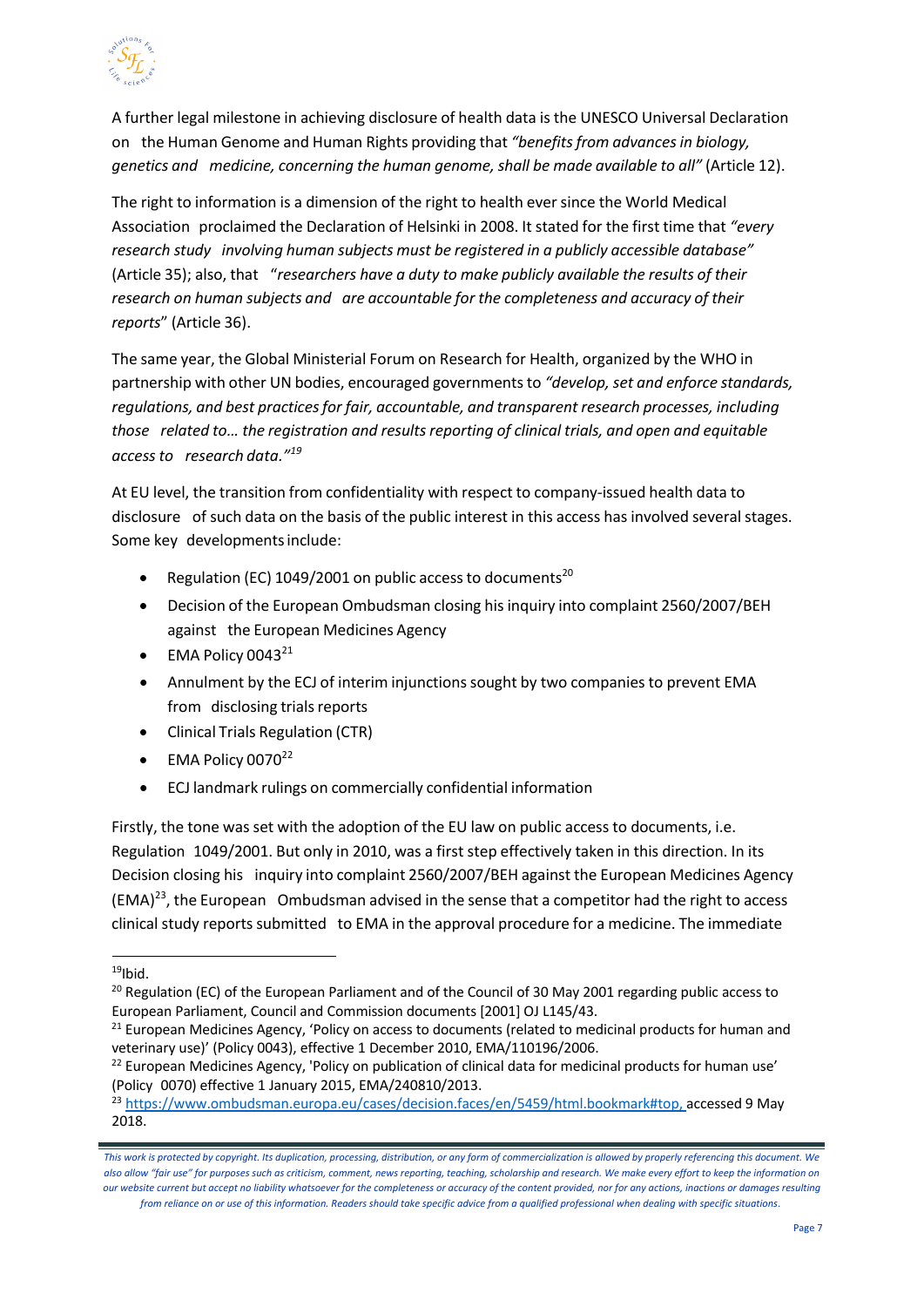

outcome was EMA adopting its Policy 0043 to implement Regulation 1049/201. Policy 0043 recalls that, in principle, EU documents are accessible to the public, with the observance of some exceptions, as outlined in Regulation 1049/2011.

Secondly, in 2013, the ECJ annulled the interim injunctionssought by two companies(*AbbVie* and *Intermune*) to prevent EMA from disclosing trials reports.<sup>24</sup>

Thirdly, the CTR adopted in 2014 and expected to apply as from end 2019<sup>25</sup>, enhances the trend towards disclosure of clinical trials data. The CTR in Article 37 explicitly provides for disclosure of clinicalstudy reports trial data subject to a mandatory reporting system "*within 30 days after the day the marketing authorization has been granted, the procedure for granting the marketing authorization has been completed, or the applicant for marketing authorization has withdrawn the application*."[26](#page-7-2) However, exemptions are also provided in the CTR for the purpose of e.g. protecting personal data (in accordance with Regulation EC 45/2001) or CCI.<sup>[27](#page-7-3)</sup>

Fourthly, in 2015, the EMA Policy 0070 entered into force, making a further step towards disclosure of clinical data and introducing transparency requirements. Policy 0070 introduces a proactive publication mechanism relating to clinical data, "*composed of clinical reports and individual patient data*".[28](#page-7-4) Under Policy 0070, commercially confidential information (CCI) is defined as "*any information contained in the clinical reportssubmitted to the Agency by the applicant/Marketing Authorization Holder* [MAH] *that is not in the public domain or publicly available and where disclosure may undermine the legitimate economic interest of the applicant/MAH.*"[29](#page-7-5)

Fifthly, in 2018, the ECJ ruled, in three landmark decisions.<sup>[30](#page-7-6)</sup> in favor of disclosing information comprised in: toxicology study reports, orphan similarity reports, superiority reports, clinical study reports, as well as in documents prepared by the EMA in the context of an MAA. The core of the ECJ's reasoning resided in the fact that companiesfailed to give any concrete evidence of how the release of the contested documents would undermine their commercial interests. The grounds were several: (i) upon redaction, the documents did not contain CCI;<sup>[31](#page-7-7)</sup> (ii) there can be no CCI in question

<span id="page-7-0"></span><sup>24</sup> Case C-390/13 P(R) *EMA v InterMune UK Ltd and Others* ECLI:EU:C:2013:795, Case C-389/13 P(R) *EMA v AbbVie*, Inc., Ltd ECLI:EU:C:2013:794.

<span id="page-7-1"></span><sup>&</sup>lt;sup>25</sup> The date of application of the CTR depends on the EU database achieving full functionality. See Articles 96(1) and 99 CTR.

<span id="page-7-2"></span><sup>26</sup> CTR, Article 37(4) para. 4.

<span id="page-7-3"></span><sup>27</sup> CTR, Article 81(4)(a)-(d).

<span id="page-7-4"></span><sup>28</sup> EMA Policy 0070, 2 'Scope', p. 2.

<span id="page-7-5"></span><sup>&</sup>lt;sup>29</sup> European Medicines Agency, 'EMA Policy on Publication of Clinical Data for Medicinal Products for Human Use' [2014], EMA/240810/2013, p. 3.

<span id="page-7-6"></span><sup>30</sup> Case T-235/15 *Pari Pharma v EMA* ECLI:EU:T:2018:65, Case T-718/15, *PTC Therapeutics International v EMA* ECLI:EU:T:2018 :66, Case T-729/15, *MSD Animal Health Innovation and Intervet international* ECLI:EU:T:2018:67.

<span id="page-7-7"></span><sup>&</sup>lt;sup>31</sup> EMA presented 3 categories of CCI: (i) intellectual property; (ii) trade secrets and (iii) commercial confidences (i.e. "*every piece of information which does not have a commercial value as such but its disclosure might provoke damage to the party, e.g. structures and development plans of company, marketing strategies, etc.*") The Ombudsman argued that none of the categories were identifiable in the clinical study reports, because:

<sup>(</sup>i) products are patented before MAA submission and, upon redaction, do not include their composition

<sup>(</sup>ii) clinical study reports do not contain information on drug formulae, manufacturing or control processes.

*This work is protected by copyright. Its duplication, processing, distribution, or any form of commercialization is allowed by properly referencing this document. We also allow "fair use" for purposes such as criticism, comment, news reporting, teaching, scholarship and research. We make every effort to keep the information on our website current but accept no liability whatsoever for the completeness or accuracy of the content provided, nor for any actions, inactions or damages resulting from reliance on or use of this information. Readers should take specific advice from a qualified professional when dealing with specific situations*.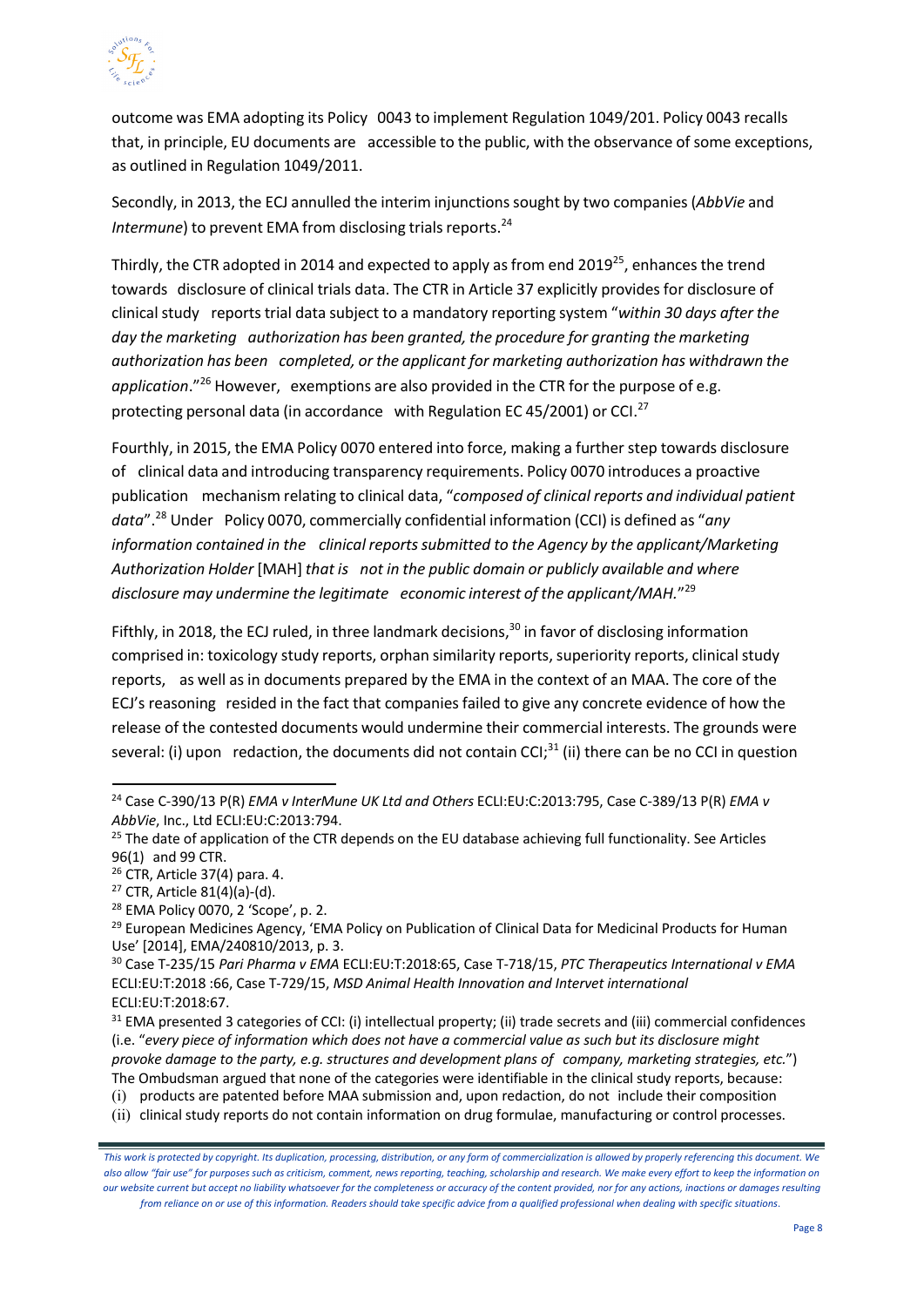

if the EMA publishes, in the context of an MAA procedure, the outcome of its assessments of the data submitted to it, as well as its scientific assessments of the approved medicine; (iii) the MAA contains documents requested by EMA and do not reflect the company's particular business strategy. Importantly, the ECJ makesit clear that there is no general presumption of confidentiality, even after considering the TRIPS Agreement. Thus, the EMA can always make a balancing exercise between protecting CCI and the need to inform the public about a medicinal product's test.<sup>[32](#page-8-1)</sup>

These rulings thus also amount to determining what is CCI and what is not, alongside previous EU documents. Thus, these ECJ decisions increase legal certainty and enhance foreseeability for businesses. Generally, detailed manufacturing information is CCI.<sup>[33](#page-8-2)</sup> Development information concerning the active substance, formulation and manufacturing and test procedures and validation are accepted as CCI. $34$  In addition, the names of manufacturers or suppliers of the active substance or the excipients are also accepted as CCI, unless disclosure is necessary for public health reasons (e.g. for some biological products).  $35$ 

#### <span id="page-8-0"></span>**Section 2. Brexit impact: UK interaction with the EU legal framework for clinical trials**

Thissection will evaluate (i) the consequences for all involved stakeholdersif the UK will depart from the community acquis, i.e. current community legal standard, on clinical trials, and (ii) to what extent different models of Brexit can attenuate or aggravate such consequences. Main questions of concern are: to what extent can the UK participate in the EU regulatory schemes? Will the EU's position of not permitting the UK access to the EU database after Brexit become a reality?

#### *Overarching implications of Brexit*

The impact of a 'hard' Brexit is mostly a reason of concern for companies active in highly regulated fields, like pharmaceuticals.<sup>36</sup> A 'hard' Brexit would mean issuing regulations in the UK different from the existing EU ones. For EU-based or overseas pharmaceutical companies, this would mean investing time and financial resources in achieving compliance with UK requirements coming on top of those they have to comply with for access to the large EU market. For UK companies, this scenario would amount to a potential business isolation for a certain period of time, until either

<span id="page-8-5"></span><span id="page-8-4"></span><span id="page-8-3"></span><sup>35</sup> Ibid.

<span id="page-8-1"></span> $32$  It must be underlined that the balancing exercise is not made between the pharmaceutical companies' interests and the general public interest of having access to trial data. One must not confuse the public interest with access to trial data. Broad access to trial data might not be in the public interest when such access hinders pharma companies' opportunities to develop innovative medicines and treatments. Free access to achievements which are the result of significant efforts will cut the motivation to achieve further improvements. It is (mainly) in the public interest to have in place a mechanism that favors competition and thus the conduct of business. If the market is regulated by free competition, as opposed to strict regulations heading towards an 'open' market, then the race to better products will lead to improvement and will regulate the prices. A free market regulates itself.

<span id="page-8-2"></span><sup>&</sup>lt;sup>33</sup> HMA/EMA Working Group on Transparency 'Guidance document on the identification of commercially confidential information and personal data within the structure of the MA application – release of information after the granting of a marketing authorization', [2012], p. 4, para. 3.1. <sup>34</sup> Idem., para. 3.1.1.

<sup>&</sup>lt;sup>36</sup> British-Swiss Chamber of Commerce, Brexit White Paper [2018], p. 6.

*This work is protected by copyright. Its duplication, processing, distribution, or any form of commercialization is allowed by properly referencing this document. We also allow "fair use" for purposes such as criticism, comment, news reporting, teaching, scholarship and research. We make every effort to keep the information on our website current but accept no liability whatsoever for the completeness or accuracy of the content provided, nor for any actions, inactions or damages resulting from reliance on or use of this information. Readers should take specific advice from a qualified professional when dealing with specific situations*.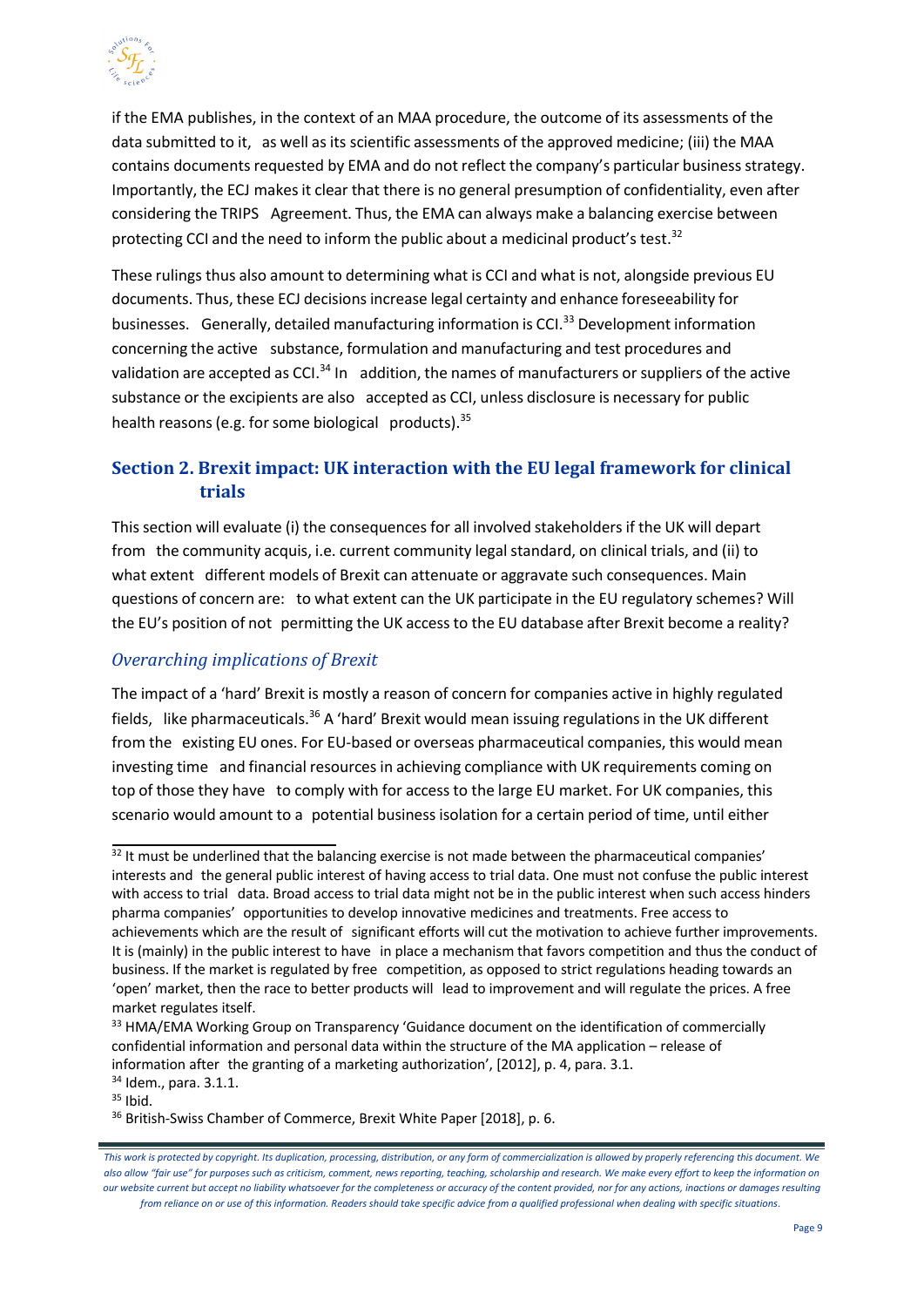

alignment is ensured or until just enough FTAs are concluded with as many countries as possible. In other words, if the UK significantly changes the regulatory landscape in a 'hard' Brexit scenario, it engages itself in a race of convincing business partnersto investstand-alone resourcesin order to transform the UK into a field of investments in its own right, separate from the EU. A regulatory disruption is currently expected, due to the current lack of detail in the Withdrawal Agreement.

#### *The EU database*

Different models of Brexit determine variations in the extent to which clinical trials data can be disclosed and the means to do it.

The current version of the Withdrawal Agreement provides for UK alignment with Union law, including case law handed down both before and after the end of the transition period.<sup>[37](#page-9-0)</sup>

In search for legal stability, ministers are expected by the UK Parliament to accept the substance of an amendment, which would keep the CTR– which is not yet applicable – in UK law. In particular, an amendment was proposed by the House of Lords to the EU Withdrawal Bill to ensure incorporation of the CTR into UK law, but upon reassurances from the Government, the amendment was apparently withdrawn.<sup>38</sup> So the UK Government may be preparing a close alignment of its domestic law to the CTR.

The current version of the Withdrawal Agreement states that a non-EU member cannot, with some exceptions, have access to network and information systems and databases.<sup>39</sup> In other words, be it a 'hard' or a 'soft' Brexit scenario, access is likely to not be granted to non-EU members, neither to agencies (e.g. EMA), nor to EU tools and databases (e.g. the EU database for clinical trials).

With or without accessto the EU database gathering clinical trials data, the UK is anyway a WTO member, thus party to the TRIPS Agreement. From the analysis under Section 1 further above, it follows that the UK is anyway under an obligation increasingly substantiated (by jurisprudence and governmental guidelines and directives) to disclose clinical trials data with the aim to ensure the right to health for its citizens.

When recording clinical trialsinformation in the new EU database, the CTR provides that "[n]*o personal data of data subjects participating in a clinical trial should be recorded*" (Recital 67).

The EU database cannot be implemented and used without due regard to all EU laws. Thus, the interaction of the EU database with the GDPR and all its future amendments is far reaching and the implications are various. Here, only a few of them are presented and further information is provided under Part B of this paper.

<span id="page-9-0"></span><sup>&</sup>lt;sup>37</sup> Withdrawal Agreement, Article 4(4), (5).

<span id="page-9-1"></span><sup>38</sup> H. Stewart, [https://www.theguardian.com/politics/2018/apr/18/ministers-to-announce-brexit-climbdown](https://www.theguardian.com/politics/2018/apr/18/ministers-to-announce-brexit-climbdown-as-they-face-lords-defeat)[as-they-face-lords-defeat,](https://www.theguardian.com/politics/2018/apr/18/ministers-to-announce-brexit-climbdown-as-they-face-lords-defeat) accessed 9 May 2018.

<span id="page-9-2"></span><sup>39</sup> *"At the end of the transition period, the United Kingdom shall cease to be entitled to access any network, any information system, and any database established on the basis of Union law. The United Kingdom shall take appropriate measures to ensure that it does not access a network, information system, or database which it is no longer entitled to access."* (Withdrawal Agreement, Article 7). Derogations are provided pursuant to Article 46 and Annex [y+4]. The latter is yet to be defined by a list of databases to which the UK will have access.

*This work is protected by copyright. Its duplication, processing, distribution, or any form of commercialization is allowed by properly referencing this document. We also allow "fair use" for purposes such as criticism, comment, news reporting, teaching, scholarship and research. We make every effort to keep the information on our website current but accept no liability whatsoever for the completeness or accuracy of the content provided, nor for any actions, inactions or damages resulting from reliance on or use of this information. Readers should take specific advice from a qualified professional when dealing with specific situations*.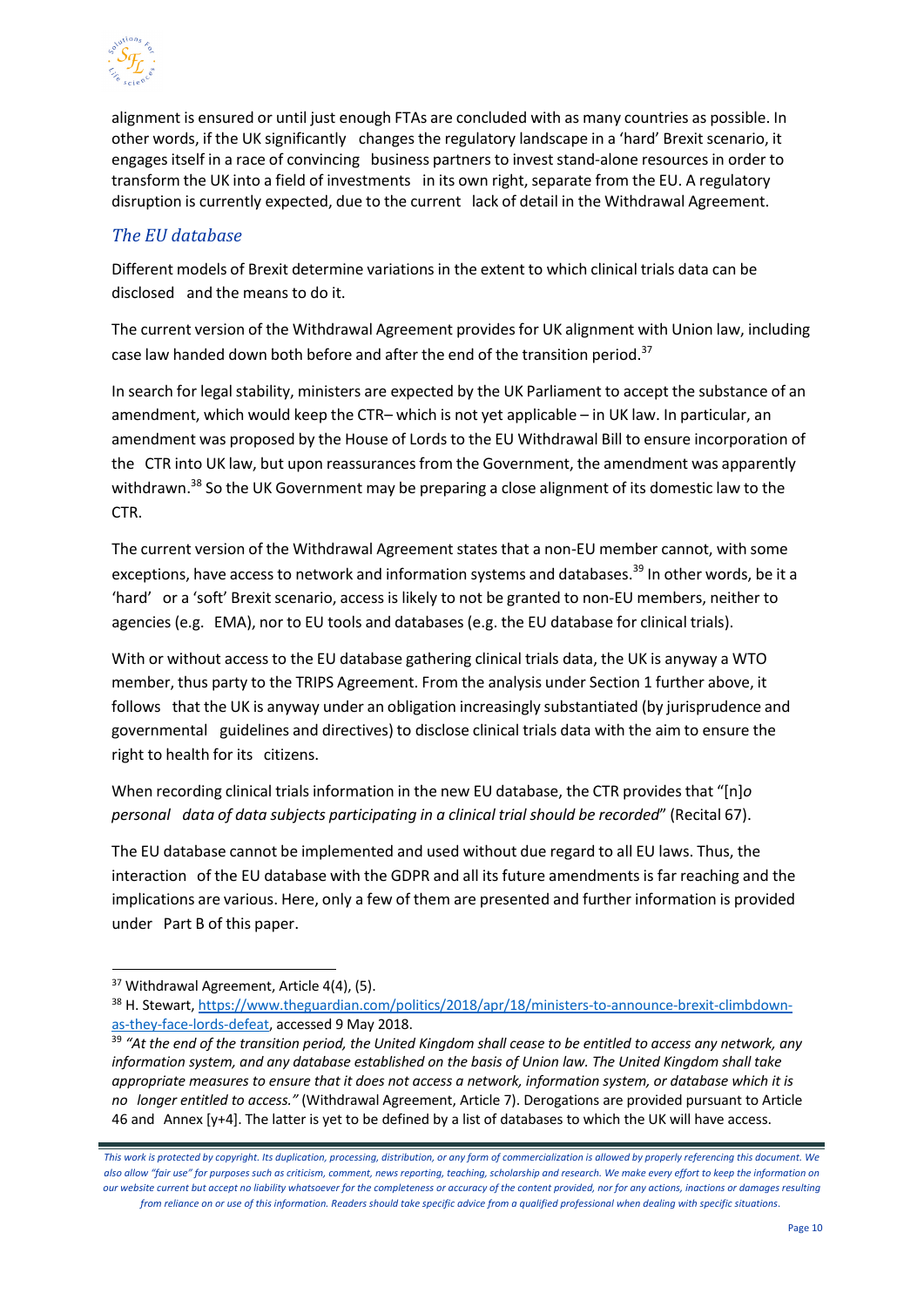

In terms of records keeping, GDPR requirements are very likely to be valid in any Brexit scenario: 'hard', 'soft' or BINO. If, amongst the sponsor, the clinical research organization, or the various participantsin the clinical trial, only one category falls under the scope of the GDPR, then data protection measures imposed by the EU will become a necessity, not an option. It is thus apparent that, when conducting clinical trials, either by EU-based companies or with EU-based citizens, then the GDPR requirements will need to be complied with and duly documented.

Besides, it is also very likely that the EMA, as an EU body, which needs to abide by EU rules and regulations, requires that GDPR standards are respected in order to issue authorizations for the placing on the market of medicinal products. The reason is that, when taking a decision, the EMA relies, for instance, on clinical study reports that are drawn in accordance with strict requirements, which altogether reflect the EU acquis.

#### *Protection of disclosed clinical trial data*

Another aspect to explore further is the protection of intellectual property rights and how to enforce them. Are there Brexit implications in this field?

Currently, in the EU, upon disclosure, clinical trial data is protected against "unfair commercial use", on a first level, by the TRIPS Agreement (Article 39(1)), and, on a second level, by EU documents. It is protected by EU documents, such as Policy 0070, in the sense that it defines which kind of clinical trial data can be considered CCI and which not. Relying on this definition, the ECJ may later make a binding decision, asit did in the three landmark rulings presented above. By these means, the ECJ determinesthe IP protection granted to clinical trial data.

Recent developments in the EU jurisprudence<sup>40</sup> set the grounds for new interpretation of the extension of protection granted by the TRIPS Agreement, in the sense that its provisions may be read in light of the EU public interest in approaching transparency and confidentiality. The EU's current perspective is twofold. On the one hand, clinical study reports *"are protected by copyright or other intellectual property rights[…] and can be considered commercially valuable"*[41.](#page-10-1) In other words, not all clinical trial data publicly disclosed can be further used by those who have accessto it, because, being considered commercially valuable, it may be protected by copyright and other IP rights. On the other hand, the ECJ (bindingly)stated that "*no direct effect may be given to the provision of* [the TRIPS Agreement]"[42,](#page-10-2) because the TRIPS Agreement needsimplementing laws/regulations.

Pursuant to the Withdrawal Agreement, *"*[t]*he provisions of this Agreement referring to Union law or concepts and provisionsthereof shall in their implementation and application be interpreted in conformity with the relevant case law of the Court of Justice of the European Union handed down before the end of the transition period."[43](#page-10-3)*

<span id="page-10-0"></span><sup>40</sup> Case T-729/15 *MSD Animal Health Innovation and Intervet international vs. EMA* [2016] ECLI:EU:T:2018:67, 48.

<span id="page-10-1"></span><sup>&</sup>lt;sup>41</sup> EMA Policy 0070, Annex 1 'Terms of Use for general information purposes' para. 2.

<span id="page-10-2"></span><sup>42</sup> Idem 40, para. 47-50.

<span id="page-10-3"></span><sup>43</sup> Withdrawal Agreement, Article 4(4).

*This work is protected by copyright. Its duplication, processing, distribution, or any form of commercialization is allowed by properly referencing this document. We also allow "fair use" for purposes such as criticism, comment, news reporting, teaching, scholarship and research. We make every effort to keep the information on our website current but accept no liability whatsoever for the completeness or accuracy of the content provided, nor for any actions, inactions or damages resulting from reliance on or use of this information. Readers should take specific advice from a qualified professional when dealing with specific situations*.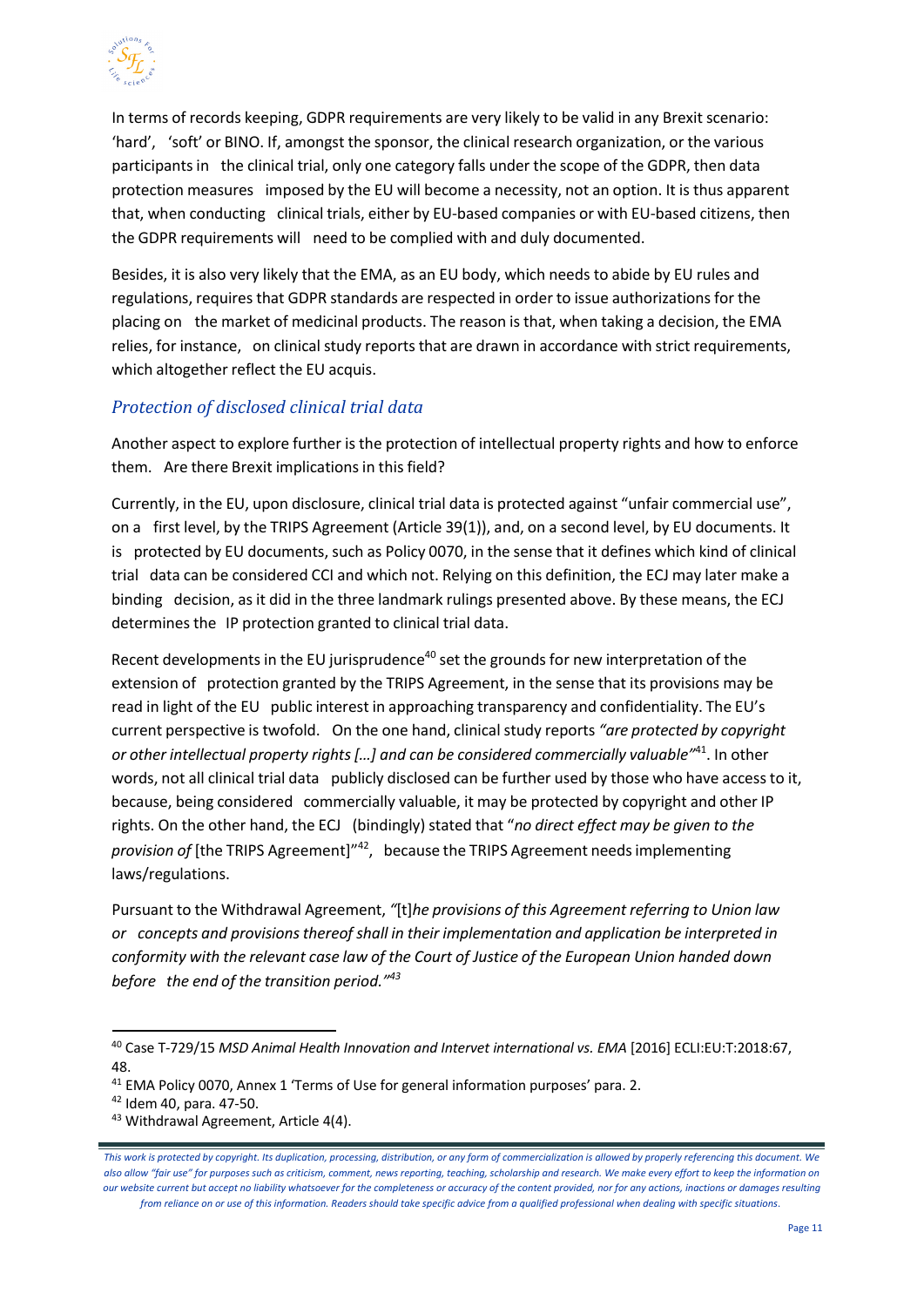

Under these circumstances, upon implementing the TRIPS Agreement into UK law, the EU's view is to be adopted. This view is that even though undisclosed data must be protected against unfair commercial use, a national body cannot prevent such use, upon disclosure, because it lacks the means to do it.

It is thus apparent from the above-cited provision in the draft Withdrawal Agreement that the UK will adopt the same position.

Moreover, in a 'soft' Brexit scenario or, even more so, in case of BINO, the recent EU developments remain fully relevant, because 'soft' Brexit means closer alignment to the EU.

#### *Recent developments*

A 2017 EU Commission communication ("stakeholder dialogue") follows up on the 2012 policy package containing measures to improve access to scientific information in Europe. This stakeholder dialogue proved "*strong support for non-regulatory measuresto maximize and organize access to and reuse of data in business-to-business contexts.*"[44](#page-11-0) This communication makesrecommendations which amount (i) to the reusability of public sector data and (ii) to establishing open science objectives. On the one hand, it is recommended that "*a revised law on Public Sector Information […] facilitate the reusability of open research data resulting from public funding and oblige Member States to develop open access policies*.["45](#page-11-1) On the other hand, open science policies are recommended for implementation, commensurate with open science objectives, research data and data management and the creation of a European Open Science Cloud. The Commission also highlights the importance of incentives and rewards in "the era of networked research".<sup>[46](#page-11-2)</sup>

This points towards creating more and more transparency in various areas of activity, health and care systems included. The potential impact is both on the regulatory incentives landscape, as it is on intellectual property rights. Eventually, such a trend calls for new business structures, especially in the pharmaceutical field.

#### *Marketing Authorizations*

One of the major and immediate implications of Brexit is that for medicinal products centrally authorized by the EMA the MAs granted to UK-based companies will need to be transferred to companies in EU member states, as the MAH "*must be established in the Community*"[.47](#page-11-3) This is an

<span id="page-11-0"></span><sup>44</sup> Commission (EU), 'Data in the EU: Commission steps up efforts to increase availability and boost healthcare data sharing' Press release of 24 April 2018 http://europa.eu/rapid/press-release IP-18-3364 en.htm, accessed 9 May 2018.

<span id="page-11-1"></span> $45$  Ibid.

<span id="page-11-2"></span> $46$  Ibid.

<span id="page-11-3"></span><sup>47</sup> Regulation (EC) No 726/2004 of the European Parliament and of the Council of 31 March 2004 laying down Community procedures for the authorization and supervision of medicinal products for human and veterinary use and establishing a European Medicines Agency [2004] OJ L136/1, Article 2(2) and Directive 2001/83/EC of the European Parliament and of the Council of 6 November 2001 on the Community code relating to medicinal products for human use [2001] OJ L311/67, Article 8(2).

*This work is protected by copyright. Its duplication, processing, distribution, or any form of commercialization is allowed by properly referencing this document. We also allow "fair use" for purposes such as criticism, comment, news reporting, teaching, scholarship and research. We make every effort to keep the information on our website current but accept no liability whatsoever for the completeness or accuracy of the content provided, nor for any actions, inactions or damages resulting from reliance on or use of this information. Readers should take specific advice from a qualified professional when dealing with specific situations*.